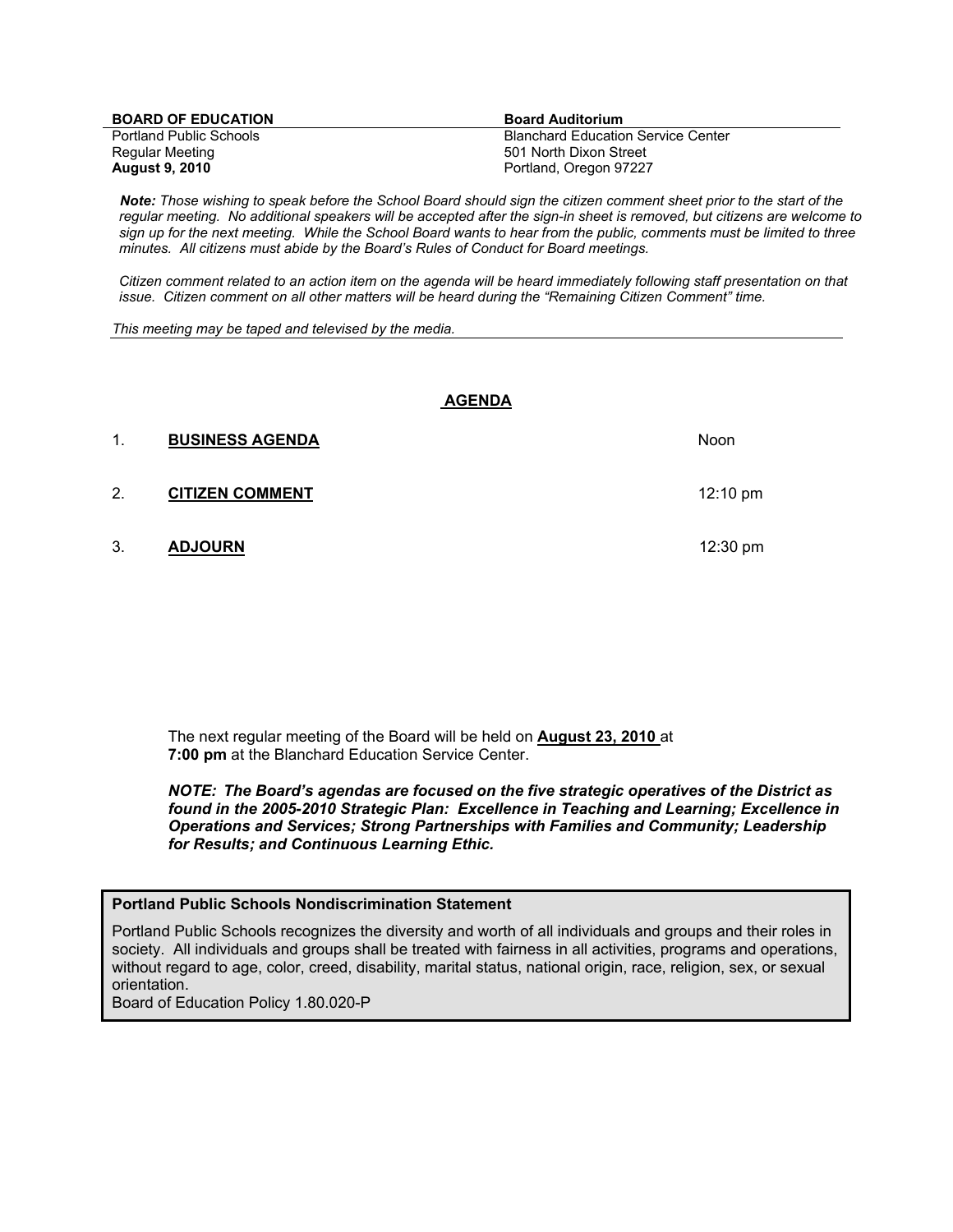## BOARD OF EDUCATION SCHOOL DISTRICT NO. 1J, MULTNOMAH COUNTY, OREGON

# INDEX TO THE AGENDA REGULAR BUSINESS MEETING

## August 9, 2010

**Board Board** Action<br>Number Number Page

### **Personnel**

| 4320 |  |
|------|--|
|      |  |

## Purchases, Bids, Contracts

| 4321 |                                                                              |
|------|------------------------------------------------------------------------------|
| 4322 | Expenditure Contracts that Exceed \$25,000 Limit for Delegation of Authority |
| 4323 | Expenditure Contracts that Exceed \$25,000 Limit for Delegation of Authority |
|      |                                                                              |

#### Other Matters Requiring Board Action

| 4324 |  |  |  |
|------|--|--|--|
|------|--|--|--|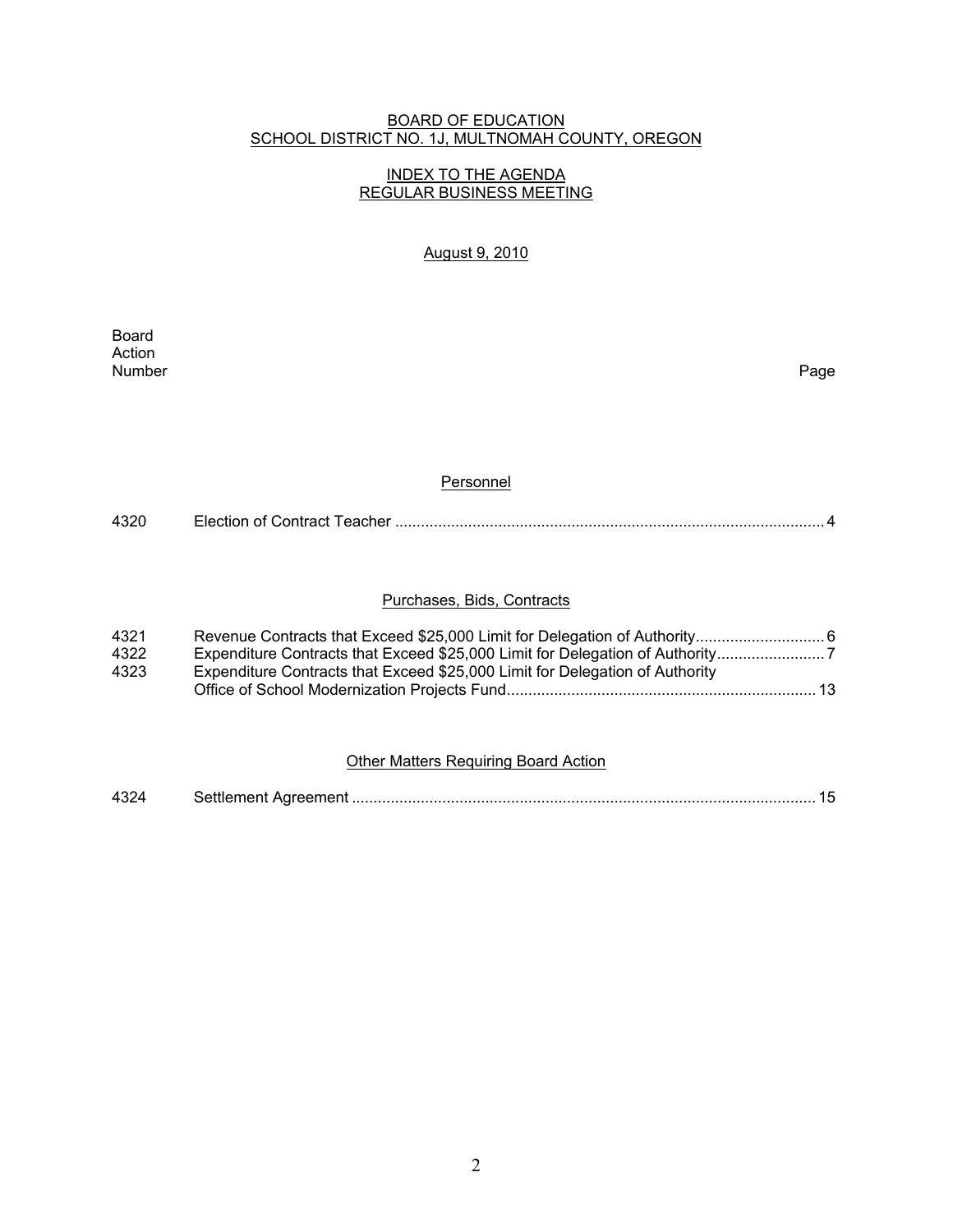# **Personnel**

The Superintendent RECOMMENDS adoption of the following item:

Number 4320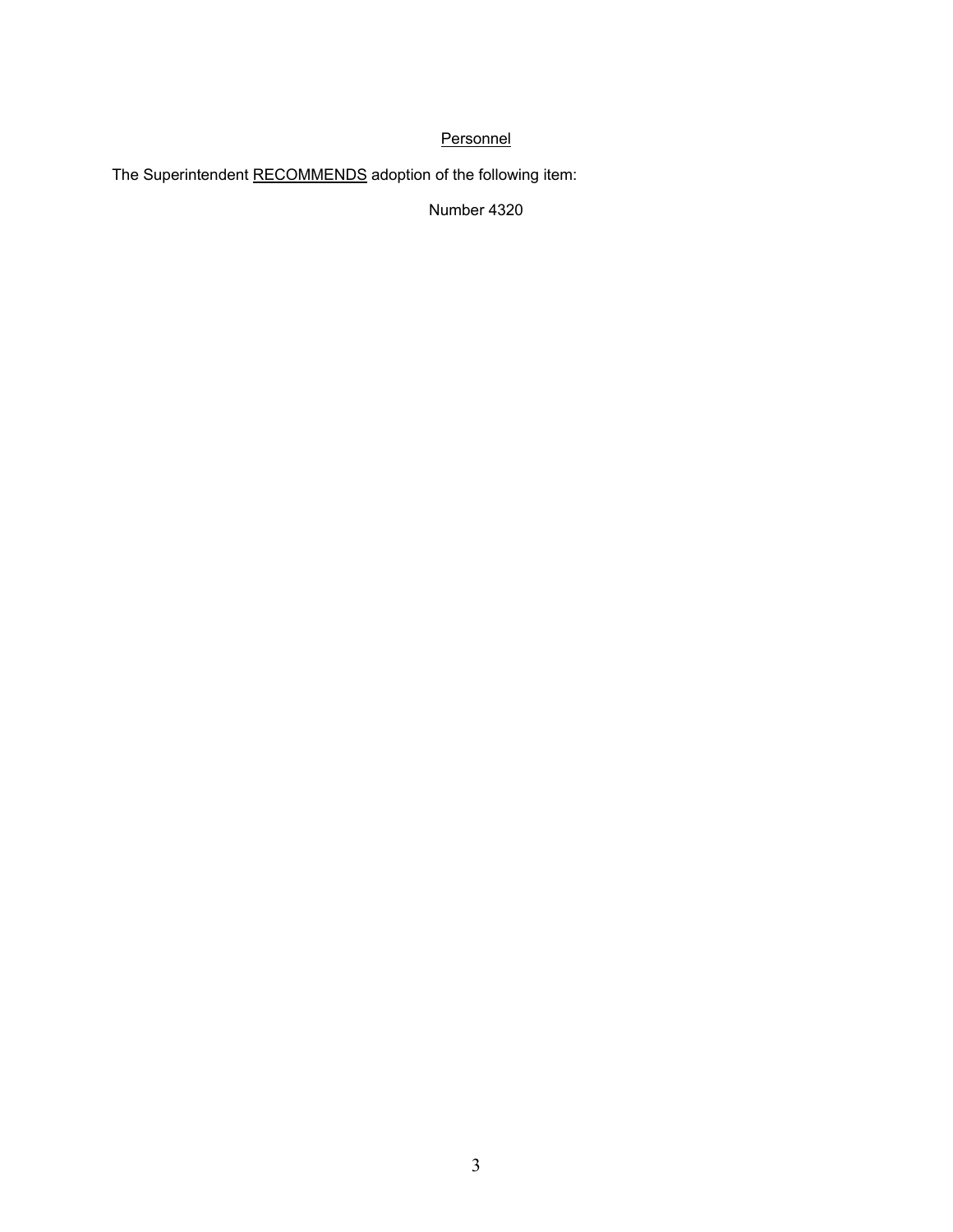#### Election of Contract Teacher

# **RESOLUTION**

Based on the recommendation of the Executive Director of Human Resources and accepted by the Superintendent of Portland Public Schools, the following probationary teachers who have been employed by the District as regularly appointed teachers for three or more successive school years are elected as contract teachers of the District.

| <b>Full Name</b> |  |
|------------------|--|
| Byrkit, Margaret |  |

*H. Harris*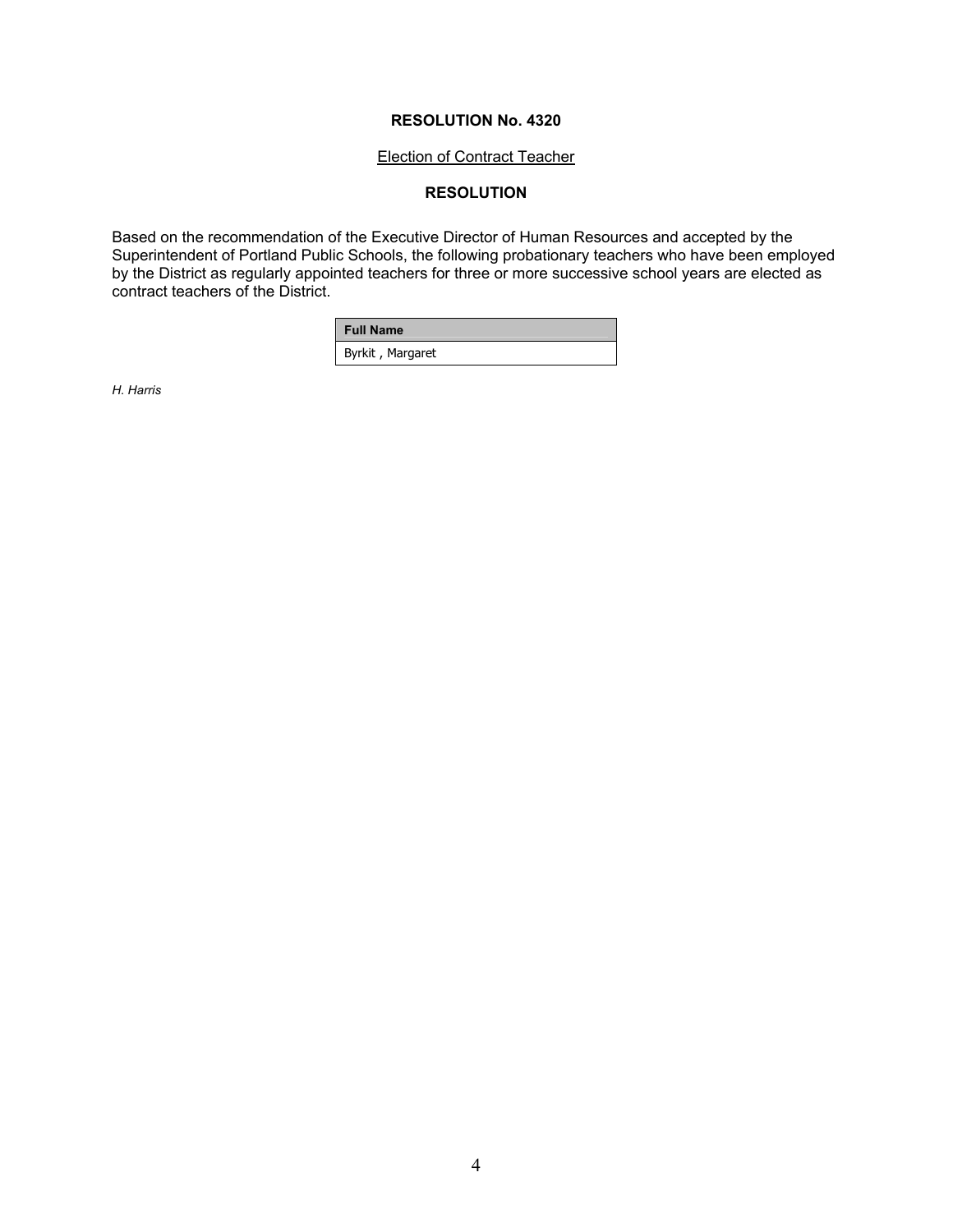# Purchases, Bids, Contracts

The Superintendent RECOMMENDS adoption of the following items:

Numbers 4321 through 4323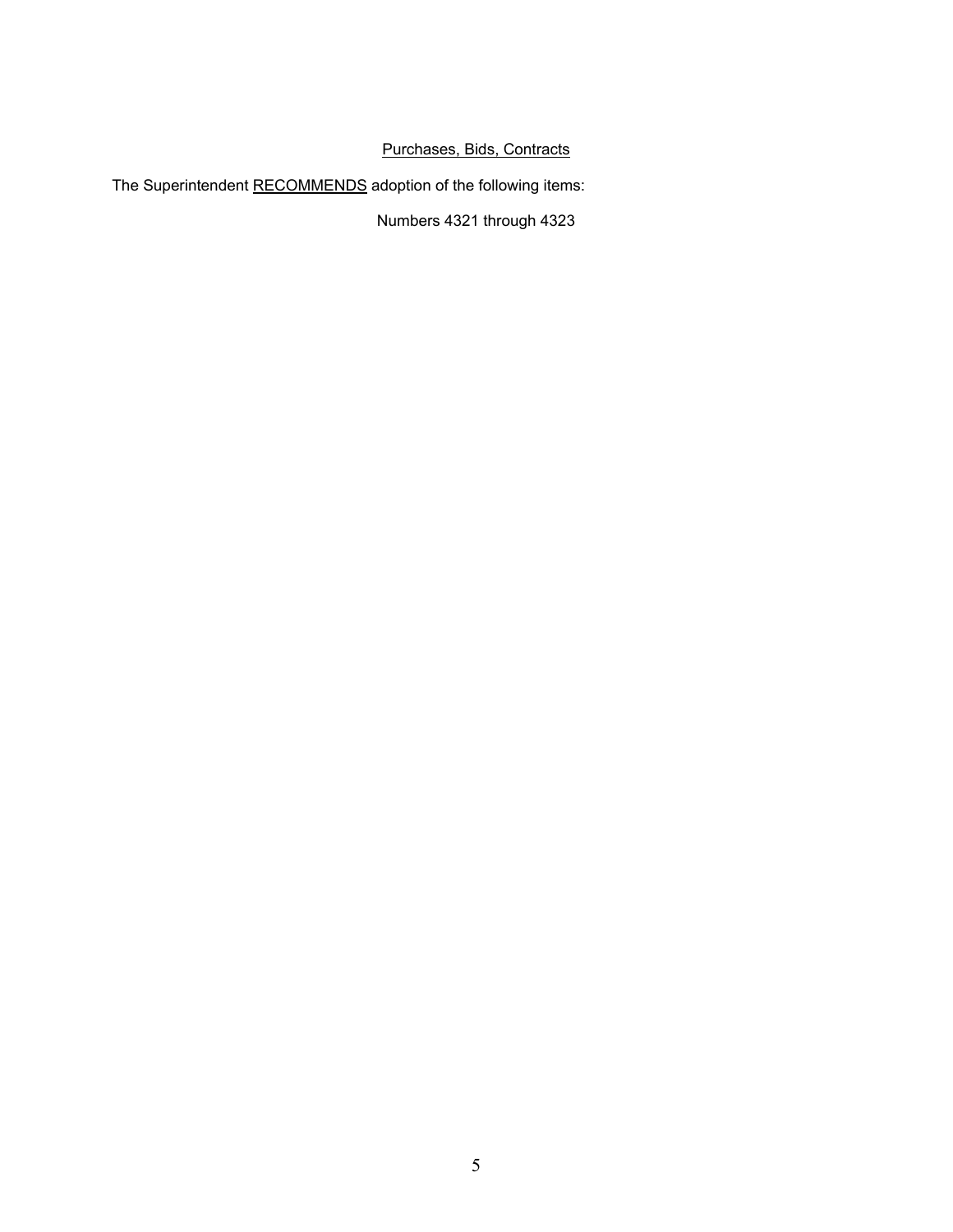#### Revenue Contracts that Exceed \$25,000 Limit for Delegation of Authority

### **RECITAL**

Board Policy 8.90.010-P, "Contracts," requires the Board of Education ("Board") to enter into and approve contracts where the total revenue amount reaches \$25,000 or more per contractor. Contracts meeting this criterion are listed below.

#### **RESOLUTION**

The Superintendent recommends that the Board approve these contracts. The Board accepts this recommendation and by this resolution authorizes the Deputy Clerk to enter into agreements in a form approved by General Counsel for the District.

# **NEW CONTRACTS**

| Contractor                              | Contract<br>Term                | <b>Contract Type</b> | Description of<br><b>Services</b>                                                                                            | Fund.<br>Department,<br><b>Grant/Project</b> | Contract<br>Amount | Responsible<br><b>Administrator</b> |
|-----------------------------------------|---------------------------------|----------------------|------------------------------------------------------------------------------------------------------------------------------|----------------------------------------------|--------------------|-------------------------------------|
| Molalla River<br><b>School District</b> | 07/01/10<br>through<br>06/30/11 | IGA/R 57710          | Columbia Regional<br>Program will provide<br>deaf/hard of hearing<br>classroom services for<br>regionally eligible students. | <b>Fund 299</b><br>Dept. 5430<br>Grant S0031 | \$101.324          | S. Higgins                          |
| Multnomah<br>County                     | 07/01/10<br>through<br>06/30/14 | IGA/R 57711          | The District will provide<br>network access for County<br>health clinics in various<br>schools.                              | Fund 101<br>Dept. 5581                       | \$8.400            | N. Jwayad                           |

#### **AMENDMENTS TO EXISTING CONTRACTS**

| Contractor                           | Contract<br>Term                | <b>Contract Type</b>       | Description of<br><b>Services</b>                                                                                                                             | Fund.<br>Department,<br><b>Grant/Project</b> | Amendment<br>Amount.<br><b>Contract Total</b> | <b>Responsible</b><br>Administrator |
|--------------------------------------|---------------------------------|----------------------------|---------------------------------------------------------------------------------------------------------------------------------------------------------------|----------------------------------------------|-----------------------------------------------|-------------------------------------|
| <b>Portland State</b><br>University  | 07/01/10<br>through<br>06/30/11 | IGA/R 56562<br>Amendment 2 | PSU will pay for 0.25 FTE<br>annual salary to design<br>and establish a<br>professional development<br>program for K-12 science<br>teachers for a third year. | <b>Fund 205</b><br>Dept. 5442<br>Grant G1126 | \$25,000<br>\$76,418                          | M. Arganbright                      |
| Qatar<br>Foundation<br>International | 08/01/10<br>through<br>6/31/11  | R 57535<br>Amendment 1     | Grantor providing<br>additional funding for<br>textbooks, curriculum<br>materials, one laptop<br>computer, one projector,<br>and one SmartBoard.              | <b>Fund 299</b><br>Dept. 3120<br>Grant S0239 | \$50,000<br>\$120,000                         | T. Hunter                           |

*N. Sullivan*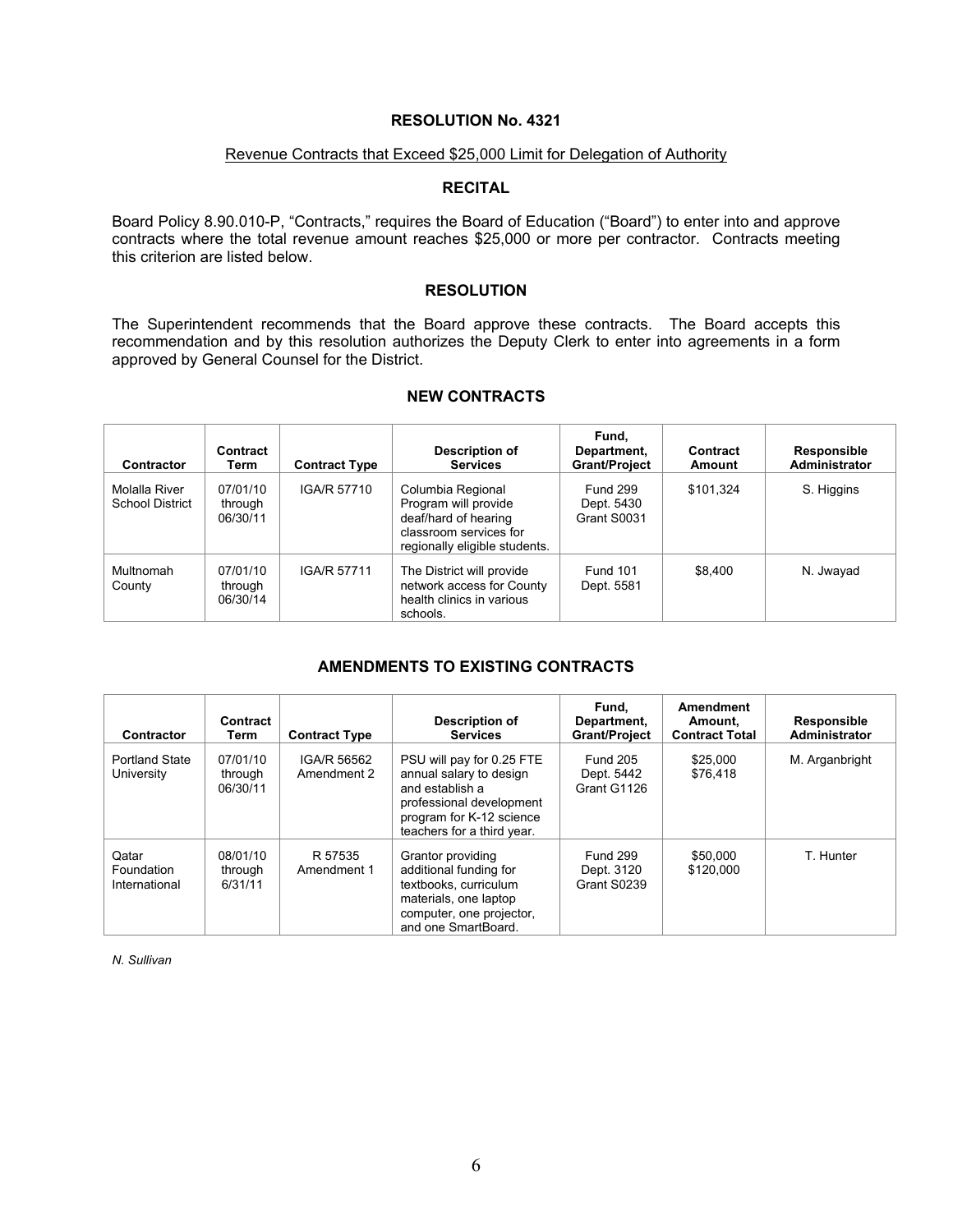## Expenditure Contracts that Exceed \$25,000 Limit for Delegation of Authority

### **RECITAL**

Board Policy 8.90.101-P, "Contracts," requires the Board of Education ("Board") enter into contracts and approve payment for products, materials, supplies, capital outlay, equipment, and services whenever the total amount reaches \$25,000 or more annually per contractor. Contracts meeting this criterion are listed below.

## **RESOLUTION**

The Superintendent recommends that the Board approve these contracts. The Board accepts this recommendation and by this resolution authorizes the Deputy Clerk to enter into agreements in a form approved by General Counsel for the District.

| <b>Contractor</b>                                          | Contract<br><b>Term</b>         | <b>Contract Type</b>                                      | <b>Description of</b><br><b>Services</b>                                                                                  | Fund,<br>Department,<br><b>Grant/Project</b>                            | <b>Contract</b><br>Amount,<br><b>Payment Total*</b> | Responsible<br><b>Administrator</b> |
|------------------------------------------------------------|---------------------------------|-----------------------------------------------------------|---------------------------------------------------------------------------------------------------------------------------|-------------------------------------------------------------------------|-----------------------------------------------------|-------------------------------------|
| Apple<br>Computers<br>Inc.                                 | 07/14/10                        | Purchase Order<br>PO 95030                                | Benson HS: Purchase<br>of 22, 21.5" iMacs for<br>Communications<br>Program video,<br>photography, and web<br>instruction. | <b>Fund 205</b><br>Dept. 5442<br>Grant G1132                            | \$29,589<br>\$22,156                                | M. Arganbright                      |
| Marybeth<br>Stiner, LLC                                    | 07/01/10<br>through<br>06/30/11 | Personal /<br>Professional<br><b>Services</b><br>PS 57693 | District-wide: Regional<br>Coordinator services for<br>Career and Technical<br>Education program.                         | <b>Fund 205</b><br>Dept. 5442<br>Grant G1131                            | \$54,000<br>\$6,350                                 | M. Arganbright                      |
| Insight School<br>of Oregon                                | 07/01/10<br>through<br>06/30/11 | Personal /<br>Professional<br>Services<br>PS 57679        | District-wide:<br>Alternative education<br>services.                                                                      | <b>Fund 101</b><br>Dept. 5485                                           | \$75,600<br>\$11,736                                | S. Higgins                          |
| SiteLines Park<br>and<br>Playground<br>Products Inc.       | 06/28/10                        | Purchase Order<br>PO 94663                                | Glencoe K-5: Purchase<br>of playground<br>equipment.                                                                      | <b>Fund 101</b><br>Dept. 1157                                           | \$30.813<br>\$0                                     | T. Hunter                           |
| Jan Howell-<br>Spiesman<br>Counseling<br>and<br>Consulting | 08/31/10<br>through<br>05/31/11 | Personal /<br>Professional<br><b>Services</b><br>PS 57680 | Ockley Green K-8:<br>Training and on-site<br>coaching to implement<br><b>ENVoY Classroom</b><br>Management.               | <b>Fund 205</b><br>Depts. 1178 and<br>5484<br>Grants G0987 and<br>G1120 | \$25,306<br>\$4,305                                 | T. Hunter                           |
| Open Meadow<br>Alternative<br>Schools                      | 07/01/10<br>through<br>06/30/11 | Personal /<br>Professional<br>Services<br>PS 57724        | Madison HS, Marshall<br>and Roosevelt<br>Campuses: Step Up<br>transition services to<br>entering, at-risk 9th<br>graders. | <b>Fund 101</b><br>Dept. 5428                                           | \$792,234<br>\$217,950                              | T. Hunter                           |
| Mountain<br><b>States</b><br>Networking                    | 07/20/10                        | Purchase Order<br>PO 95139                                | District-wide: Purchase<br>of hardware and 6.200<br>software licenses for<br>E911 for all District<br>VoIP phones.        | <b>Fund 205</b><br>Dept. 5581<br>Grant G0919                            | \$47,854<br>\$900                                   | N. Jwayad                           |

## **NEW CONTRACTS**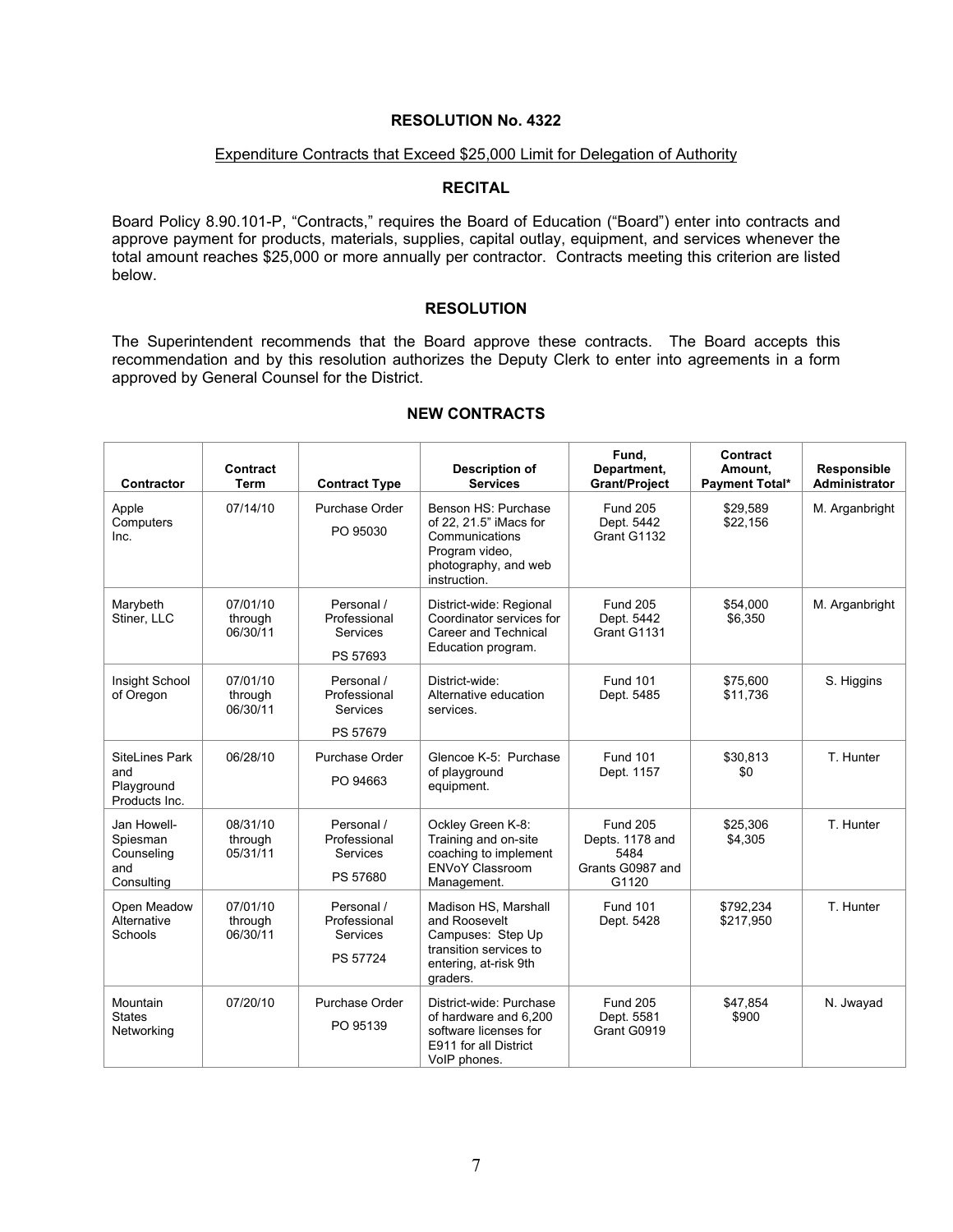| Contractor                                                       | Contract<br>Term                | <b>Contract Type</b>                               | <b>Description of</b><br><b>Services</b>                                                                                                                                               | Fund,<br>Department,<br><b>Grant/Project</b>  | <b>Contract</b><br>Amount,<br><b>Payment Total*</b> | Responsible<br>Administrator |
|------------------------------------------------------------------|---------------------------------|----------------------------------------------------|----------------------------------------------------------------------------------------------------------------------------------------------------------------------------------------|-----------------------------------------------|-----------------------------------------------------|------------------------------|
| Organization<br>for<br>Educational<br>Technology &<br>Curriculum | 08/09/10<br>through<br>06/09/11 | Personal /<br>Professional<br>Services<br>PS 57550 | District-wide: Delivery<br>of 13 professional<br>development training<br>classes.                                                                                                      | <b>Fund 407</b><br>Dept. 5581                 | \$94,200<br>\$4,582                                 | N. Jwayad                    |
| Oregon<br>Armored<br>Service Inc.                                | 07/21/10                        | Purchase Order<br>PO 95182                         | BESC: Daily armored<br>car services for Finance<br>Department.                                                                                                                         | <b>Fund 101</b><br>Dept. 5528                 | \$32,465<br>\$1,888                                 | C. Kirby                     |
| Self<br>Enhancement<br>Inc.                                      | 06/21/10<br>through<br>08/15/10 | Personal /<br>Professional<br>Services<br>PS 57723 | District-wide:<br>Implementation of<br>summer academy<br>curriculum for students<br>participating in the SEI<br>summer program.                                                        | <b>Fund 205</b><br>Dept. 5490<br>Grant G0987  | \$44,517<br>\$66,281                                | S. Kosmala                   |
| <b>SERP</b><br>Alternative<br>School                             | 09/01/10<br>through<br>06/30/11 | Personal /<br>Professional<br>Services<br>PS 57701 | District-wide: Transition<br>services for District<br>students in accordance<br>with their IEPs.                                                                                       | <b>Fund 101</b><br>Dept. 5414                 | \$52,500<br>\$0                                     | J. Mabbott                   |
| Serendipity<br>Center, Inc.                                      | 07/01/10<br>through<br>06/30/11 | Personal /<br>Professional<br>Services<br>PS 57703 | District-wide: Provision<br>of academic classes.<br>case management,<br>psychiatric consultation.<br>and mental health<br>support in accordance<br>with a particular<br>student's IEP. | <b>Fund 101</b><br>Dept. 5414                 | \$60,000<br>\$3,456                                 | J. Mabbott                   |
| Youth<br>Progress<br>Association                                 | 08/01/10<br>through<br>06/30/11 | Personal /<br>Professional<br>Services<br>PS 57704 | District-wide:<br>Independent living skills<br>instruction and mental<br>and emotional<br>supports for three<br>particular students.                                                   | <b>Fund 101</b><br>Dept. 5414                 | \$45,000<br>\$39,560                                | J. Mabbott                   |
| McDonald &<br>Wetle, Inc.                                        | 08/10/10<br>through<br>12/31/10 | Construction<br>C 57707                            | Abernethy K-5, Astor K-<br>8, Tubman YWA, and<br>Roosevelt Campus:<br><b>Construction services</b><br>for roof repair projects.                                                        | <b>Fund 191</b><br>Dept 5597<br>Project F0170 | \$51,352<br>\$0                                     | T. Magliano                  |
| Arrow Roofing<br>& Sheetmetal,<br>Inc.                           | 08/10/10<br>through<br>12/31/10 | Construction<br>C 57708                            | Faubion PK-8, Sabin<br>PK-8, Vernon PK-8,<br>and Grant HS:<br>Construction services<br>for roof repair projects.                                                                       | <b>Fund 191</b><br>Dept 5597<br>Project F0170 | \$80,500<br>\$0                                     | T. Magliano                  |
| Arrow Roofing<br>& Sheetmetal.<br>Inc.                           | 08/10/10<br>through<br>12/31/10 | Construction<br>C 57709                            | <b>Creative Science</b><br>School, Maplewood K-<br>5. Sellwood 6-8, and<br>Terwilliger Site:<br>Construction services<br>for roof repair projects.                                     | <b>Fund 191</b><br>Dept 5597<br>Project F0170 | \$31,050<br>\$0                                     | T. Magliano                  |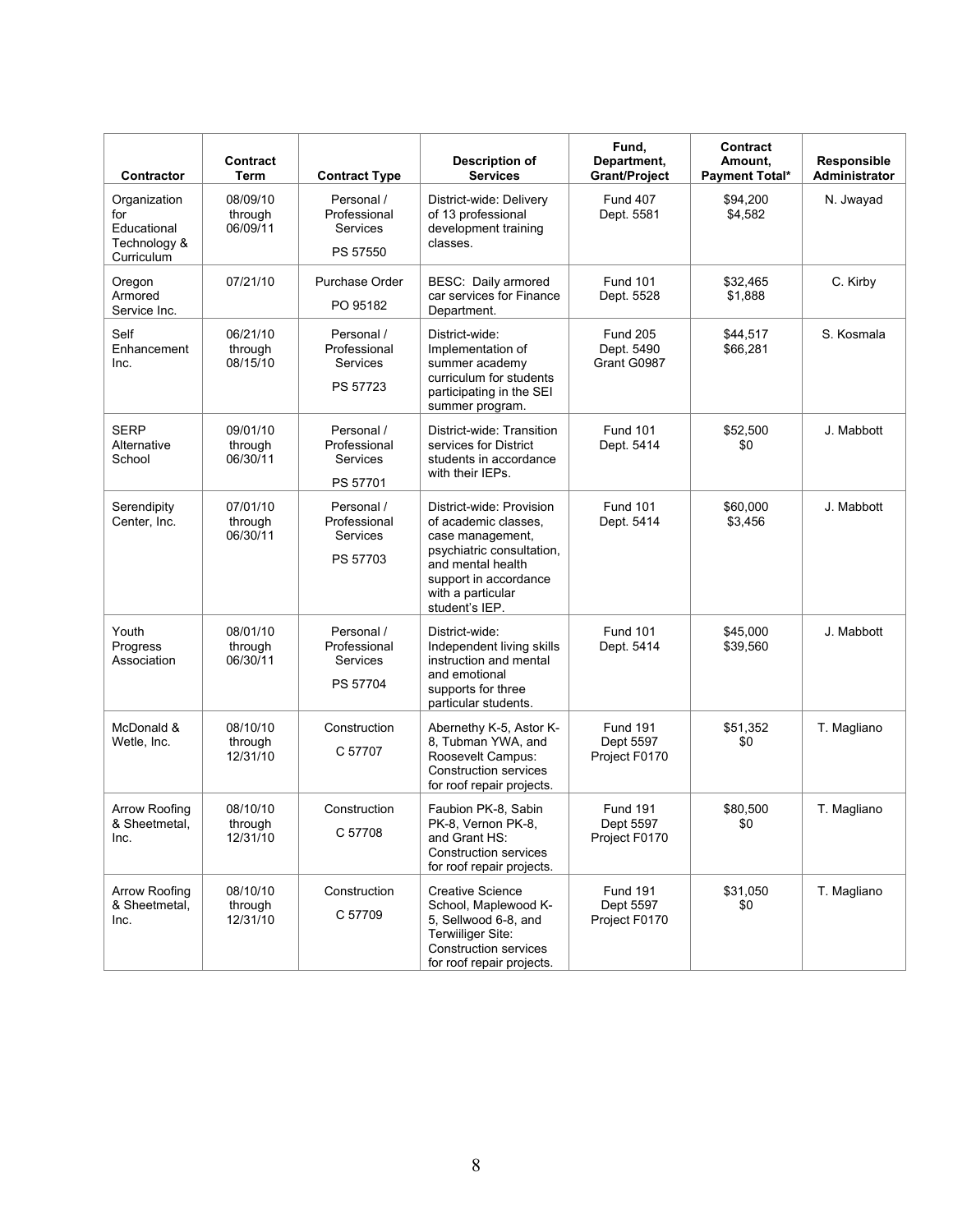| Contractor                            | Contract<br>Term                | <b>Contract Type</b>                               | Description of<br><b>Services</b>                                                                                                                   | Fund,<br>Department,<br><b>Grant/Project</b>  | Contract<br>Amount,<br><b>Payment Total*</b> | Responsible<br><b>Administrator</b> |
|---------------------------------------|---------------------------------|----------------------------------------------------|-----------------------------------------------------------------------------------------------------------------------------------------------------|-----------------------------------------------|----------------------------------------------|-------------------------------------|
| D&R Masonry<br>Restoration,<br>Inc.   | 08/10/10<br>through<br>12/31/10 | Construction<br>C 57713                            | Mt. Tabor 6-8:<br><b>Construction services</b><br>for boiler stack<br>replacement.                                                                  | <b>Fund 191</b><br>Dept 5597<br>Project F0118 | \$20,610<br>\$0                              | T. Magliano                         |
| TBD - lowest<br>responsible<br>bidder | 08/10/10<br>through<br>12/31/10 | Construction<br>$C57$ xxx                          | Forest Park K-5:<br>Construction services<br>for replacement of<br>boilers.                                                                         | <b>Fund 191</b><br>Dept 5597<br>Project F0179 | Not to exceed:<br>\$40,000<br><b>NA</b>      | T. Magliano                         |
| Providence<br><b>MCO</b>              | 10/01/10<br>through<br>09/30/13 | Personal /<br>Professional<br>Services<br>PS 57675 | District-wide: Managed<br>health care services for<br>employees injured on<br>the job, requiring<br>specialized<br>occupational health<br>services. | Fund 601<br>Dept. 5540                        | \$30,000<br>\$0                              | <b>B.</b> Meyers                    |
| <b>NCS Pearson</b>                    | 08/22/10<br>through<br>09/13/10 | Personal /<br>Professional<br>Services<br>PS 57xxx | District-wide: Three-day<br>"SIOP Training for<br>Teachers" for 30 ELL<br>teachers.                                                                 | <b>Fund 205</b><br>Dept. 5408<br>Grant G1008  | \$50,000<br>\$0                              | C. Randall                          |

# **AMENDMENTS TO EXISTING CONTRACTS**

| Contractor                     | <b>Amendment</b><br>Term                                                                | <b>Contract Type</b>                                              | Description of<br><b>Services</b>                                                                                                    | Fund.<br>Department,<br><b>Grant/Project</b> | Amendment<br>Amount.<br><b>Contract Total,</b><br><b>Payment Total*</b> | Responsible<br>Administrator |
|--------------------------------|-----------------------------------------------------------------------------------------|-------------------------------------------------------------------|--------------------------------------------------------------------------------------------------------------------------------------|----------------------------------------------|-------------------------------------------------------------------------|------------------------------|
| Francisco<br>Garcia            | 08/02/10<br>through<br>08/06/10                                                         | Personal /<br>Professional<br>Services<br>PS 56980<br>Amendment 2 | District-wide: Three-<br>week extension of<br>contract for on-site<br>graphic design work for<br>print- and web-related<br>projects. | <b>Fund 101</b><br>Dept. 5406                | \$2,140<br>\$51,000<br>\$0                                              | R. Cowie                     |
| Roadrunner<br>HomeBake<br>Inc. | 07/01/10<br>through<br>06/30/11<br>Expiring<br>Term:<br>07/01/09<br>through<br>06/30/10 | Material<br>Requirements<br>MR 54281<br>Amendment 4               | District-wide: One-year<br>extension of contract<br>for diverted commodity<br>processing, as needed.                                 | <b>Fund 202</b><br>Dept. 5570                | \$300,000<br>\$1,405,000<br>\$0                                         | G. Grether-<br>Sweeney       |
| King's Delight                 | 07/01/10<br>through<br>06/30/11<br>Expiring<br>Term:<br>07/01/09<br>through<br>06/30/10 | Material<br>Requirements<br>MR 56705<br>Amendment 1               | District-wide: One-year<br>extension of contract<br>for diverted commodity<br>processing, as needed.                                 | <b>Fund 202</b><br>Dept. 5570                | \$60,000<br>\$130,000<br>\$10,557                                       | G. Grether-<br>Sweeney       |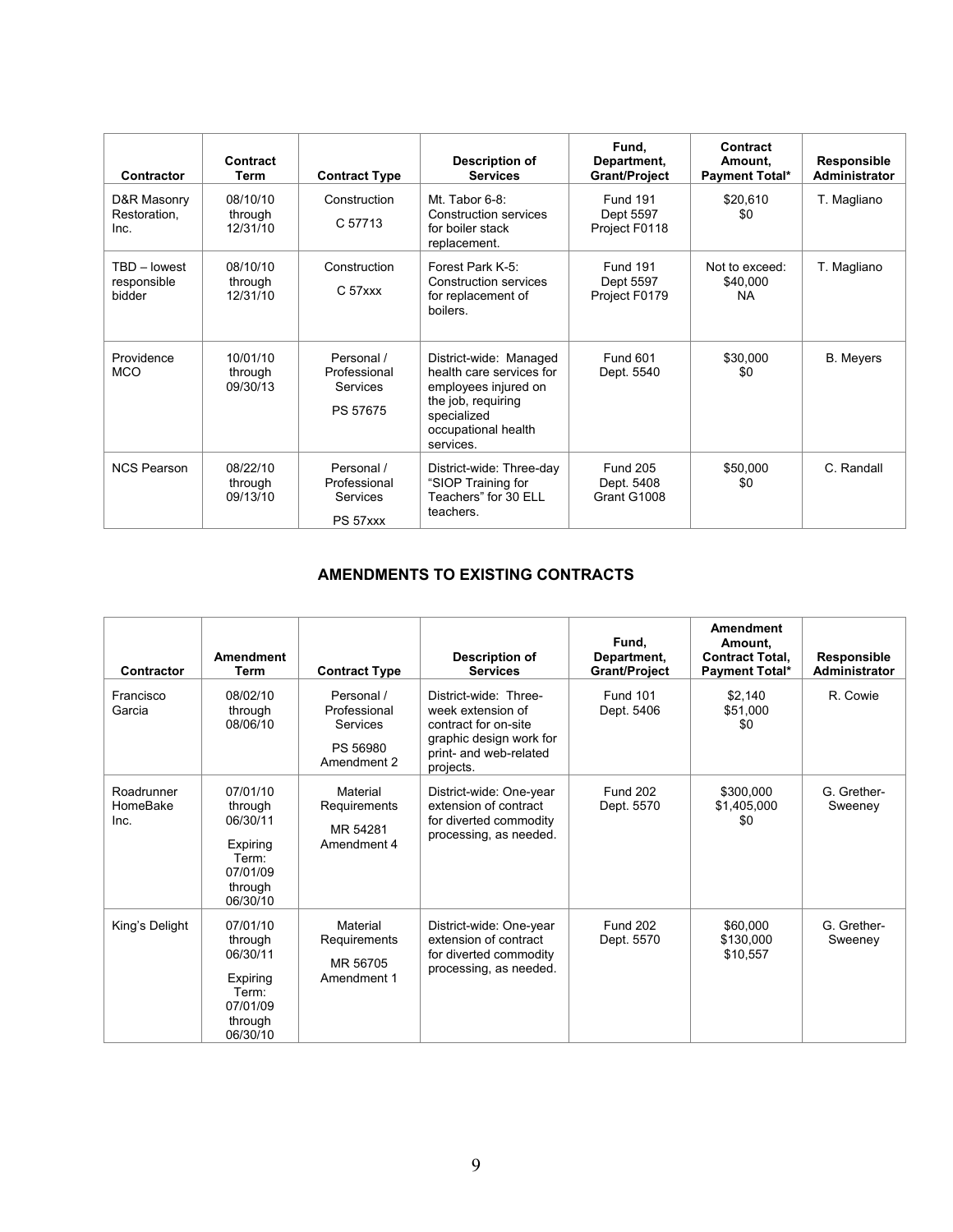| Contractor                                            | <b>Amendment</b><br>Term                                                                | <b>Contract Type</b>                                              | <b>Description of</b><br><b>Services</b>                                                                                                                                                                                                                                            | Fund,<br>Department,<br><b>Grant/Project</b>   | <b>Amendment</b><br>Amount.<br><b>Contract Total,</b><br><b>Payment Total*</b> | Responsible<br>Administrator |
|-------------------------------------------------------|-----------------------------------------------------------------------------------------|-------------------------------------------------------------------|-------------------------------------------------------------------------------------------------------------------------------------------------------------------------------------------------------------------------------------------------------------------------------------|------------------------------------------------|--------------------------------------------------------------------------------|------------------------------|
| Self<br>Enhancement<br>Inc.                           | 07/01/10<br>through<br>06/30/11<br>Expiring<br>Term:<br>09/01/09<br>through<br>06/30/10 | PS 56972<br>Amendment 1                                           | Benson and Grant HS,<br>and Jefferson Campus;<br>Boise-Eliot PK-8: One-<br>year extension of<br>contract for academic,<br>social, and emotional<br>support services for 40<br>freshmen and 40<br>sophomores at<br>secondary schools; and<br>for 20 students at<br>Boise-Eliot PK-8. | <b>Fund 101</b><br>Dept. 5428                  | \$270,000<br>\$270,000<br>\$66,281                                             | T. Hunter                    |
| Grace<br>LeBlanc                                      | 07/15/10<br>through<br>11/10/10                                                         | Personal /<br>Professional<br>Services<br>PS 57062<br>Amendment 2 | District-wide: Work<br>scope increased to<br>include services<br>involving the Creative<br>Science School, School<br><b>Improvement Grant</b><br>budgeting, Family<br>Engagement policy<br>assistance, School<br>Program Monitoring,<br>and ODE School<br>Improvement reports.      | <b>Fund 205</b><br>Dept. 5407<br>Grant G1001   | \$2,500<br>\$55,500<br>\$0                                                     | S. Kosmala                   |
| Heartspring                                           | 07/01/10<br>through<br>06/30/11<br>Expiring<br>Term:<br>01/01/09<br>through<br>06/30/10 | Personal /<br>Professional<br>Services<br>PS 54894<br>Amendment 5 | Special Education:<br>One-year extension of<br>IEP plan for a particular<br>District student.                                                                                                                                                                                       | <b>Fund 101</b><br>Dept. 5528                  | \$232,175<br>\$995,024<br>\$0                                                  | J. Mabbott                   |
| Strada<br>Communica-<br>tions                         | 05/01/10<br>through<br>06/30/10                                                         | Personal /<br>Professional<br>Services<br>PS 57192<br>Amendment 2 | District-wide:<br>Ratification of contract<br>for transcription<br>services for District<br>deaf/hearing impaired<br>students.                                                                                                                                                      | <b>Fund 101</b><br>Dept. 5414                  | \$7,995<br>\$48,995<br>\$0                                                     | J. Mabbott                   |
| Quantum<br>Engineering<br>and<br>Development,<br>Inc. | 08/10/10<br>through<br>12/31/13<br>Expiring term:<br>07/10/07<br>through<br>12/31/12    | Construction<br>C 55634<br>Amendment 6                            | Cleveland and Wilson<br>HS: One-year<br>extension of energy<br>savings performance<br>contract for<br>construction and three<br>years of measurement<br>and verification of 15<br>energy efficiency<br>metrics.                                                                     | <b>Fund 299</b><br>Dept. 5596<br>Grant S0021   | \$1,205,759<br>\$2,701,964<br>\$0                                              | T. Magliano                  |
| Verde<br>Landscape                                    | 08/10/10<br>through<br>8/9/11<br>Expiring term:<br>08/10/09<br>through<br>08/09/10      | Construction<br>C 56948<br>Amendment 6                            | Various: Maintenance<br>of 30 storm water<br>management facilities<br>at 20 sites.                                                                                                                                                                                                  | <b>Fund 191</b><br>Dept. 5597<br>Project F0127 | \$24,620<br>\$49,240<br>\$2,000                                                | T. Magliano                  |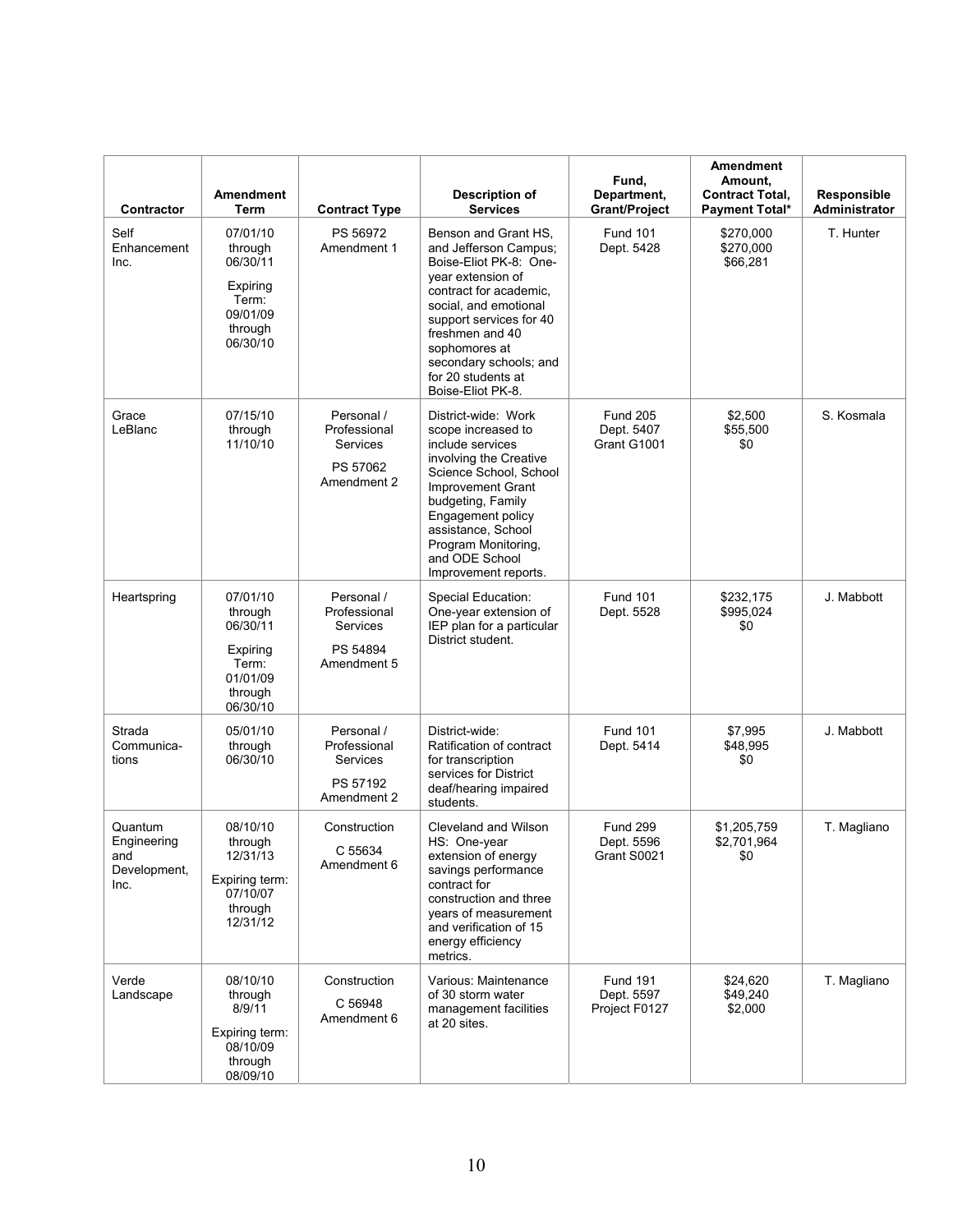| Contractor                                               | <b>Amendment</b><br>Term                                | <b>Contract Type</b>                          | Description of<br><b>Services</b>                                                                                                  | Fund,<br>Department.<br><b>Grant/Project</b> | <b>Amendment</b><br>Amount,<br><b>Contract Total,</b><br><b>Payment Total*</b> | Responsible<br>Administrator |
|----------------------------------------------------------|---------------------------------------------------------|-----------------------------------------------|------------------------------------------------------------------------------------------------------------------------------------|----------------------------------------------|--------------------------------------------------------------------------------|------------------------------|
| Alexander<br>Christian, Ltd.                             | 07/01/10<br>through<br>06/30/11                         | Personal /<br>Professional<br><b>Services</b> | District-wide:<br>Investigation of liability<br>and auto claims against                                                            | <b>Fund 601</b><br>Dept. 5540                | \$15,000<br>\$110,000<br>\$0                                                   | <b>B.</b> Meyers             |
|                                                          | Expiring<br>Term:<br>07/01/09<br>through<br>06/30/10    | PS 53753<br>Amendment 5                       | the District on a per<br>case basis.                                                                                               |                                              |                                                                                |                              |
| Impact<br>Northwest Inc.                                 | 06/01/10<br>through<br>08/30/10                         | Personal /<br>Professional<br>Services        | Scott K-7: Three-month<br>extension of contract<br>implementing the 21st<br>Century SUN                                            | <b>Fund 205</b><br>Dept. 1282<br>Grant G1020 | \$7,500<br>\$123,500<br>\$6,030                                                | L. Poe                       |
|                                                          | <b>Expiring Term</b><br>08/01/09<br>through<br>06/30/10 | PS 57265<br>Amendment 1                       | <b>Community Schools</b><br>model.                                                                                                 |                                              |                                                                                |                              |
| Self<br>Enhancement<br>Inc.                              | 06/01/10<br>through<br>08/30/10                         | Personal /<br>Professional<br><b>Services</b> | Humboldt PK-7: Three-<br>month extension of<br>contract implementing<br>the 21st Century SUN<br><b>Community Schools</b><br>model. | <b>Fund 205</b><br>Dept.1164<br>Grant G1020  | \$7,500<br>\$123,500<br>\$66,281                                               | L. Poe                       |
|                                                          | Expiring<br>Term:<br>08/01/09<br>through<br>06/30/10    | PS 57267<br>Amendment 1                       |                                                                                                                                    |                                              |                                                                                |                              |
| Riddell All<br>American                                  | 07/01/10<br>through<br>06/30/11                         | Personal /<br>Professional<br>Services        | District-wide: One-year<br>extension of contract<br>for continued athletic                                                         | <b>Fund 101</b><br>Dept. 5423                | \$29,500<br>\$140,500<br>\$0                                                   | G. Ross                      |
|                                                          | Expiring<br>Term:<br>07/01/09<br>through<br>06/30/10    | PS 54764<br>Amendment 4                       | equipment sterilization.                                                                                                           |                                              |                                                                                |                              |
| Portland<br>Volleyball<br>Officials<br>Association       | 06/01/10<br>through<br>05/30/11                         | Personal /<br>Professional<br>Services        | District-wide: One-year<br>extension of contract<br>for volleyball officials for<br>PIL matches for SY                             | <b>Fund 101</b><br>Dept. 5423                | \$32,000<br>\$94,000<br>\$0                                                    | G. Ross                      |
|                                                          | Expiring<br>Term:<br>06/01/09<br>through<br>05/30/10    | PS 56124<br>Amendment 2                       | 2010-11.                                                                                                                           |                                              |                                                                                |                              |
| Portland<br>Wrestling<br><b>Officials</b><br>Association | 06/01/10<br>through<br>05/30/11                         | Personal /<br>Professional<br>Services        | District-wide: One-year<br>extension of contract<br>for wrestling officials for                                                    | <b>Fund 101</b><br>Dept. 5423                | \$22,000<br>\$68,000<br>\$0                                                    | G. Ross                      |
|                                                          | Expiring<br>Term:<br>06/01/09<br>through<br>05/30/10    | PS 56128<br>Amendment 2                       | PIL matches for SY<br>2010-11.                                                                                                     |                                              |                                                                                |                              |
| Story Project<br><b>LLC</b>                              | 05/25/10<br>through<br>08/31/10                         | Personal /<br>Professional<br>Services        | Roosevelt Campus:<br>Three-month extension<br>of contract for "The<br>Story Project" for the                                       | <b>Fund 205</b><br>Dept. 5482<br>Grant G0677 | \$16,171<br>\$30,171<br>\$1,191                                                | G. Wolleck                   |
|                                                          | Expiring term:<br>01/22/10<br>through<br>06/15/10       | PS 57308<br>Amendment 1                       | Gear-Up summer<br>program.                                                                                                         |                                              |                                                                                |                              |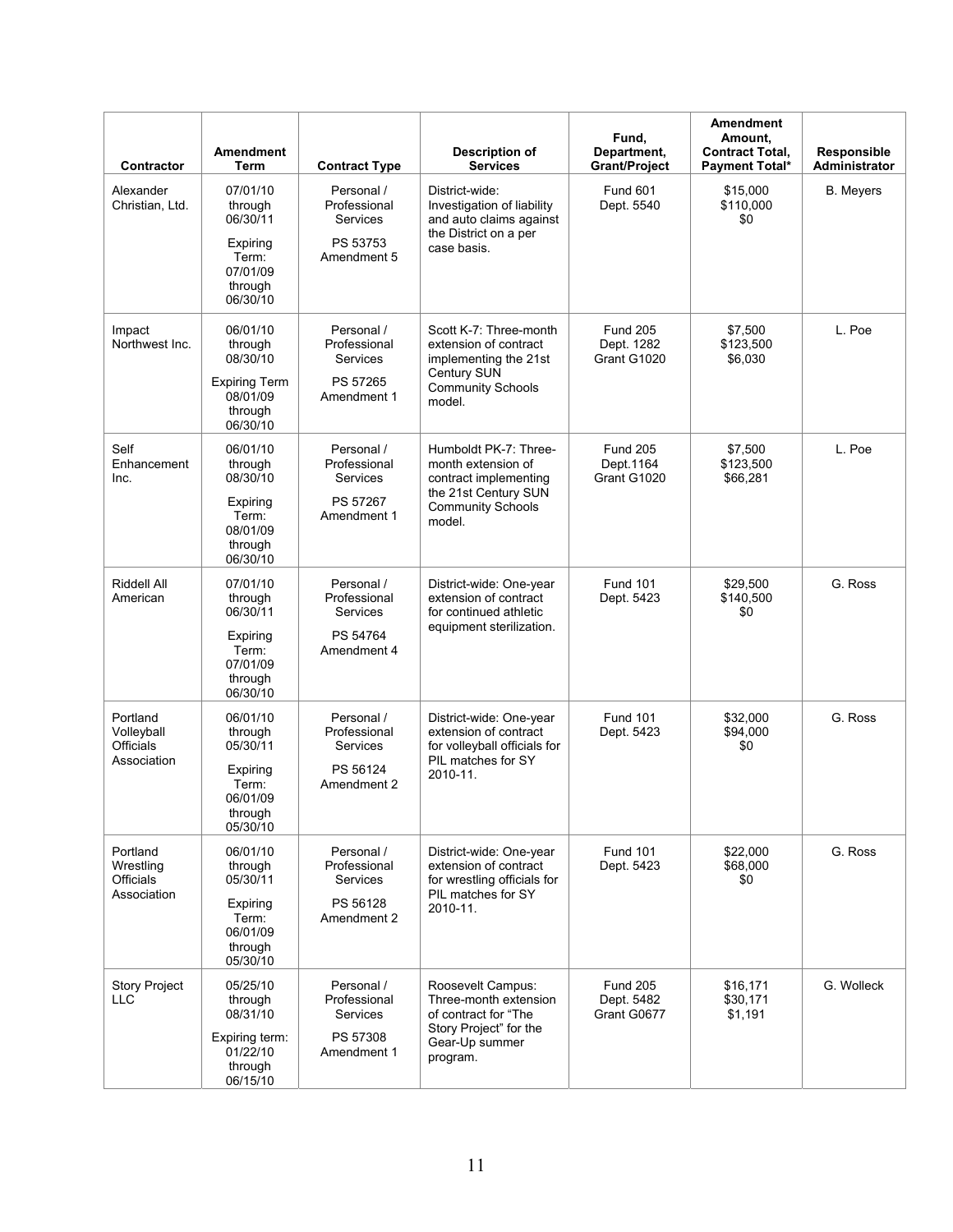# **INTERGOVERNMENTAL AGREEMENTS ("IGAs")**

| Contractor                                                     | Contract<br>Term                | <b>Contract Type</b>     | <b>Description of</b><br><b>Services</b>                                                                                                                                                 | Fund.<br>Department,<br><b>Grant/Project</b> | Contract<br><b>Amount</b> | Responsible<br><b>Administrator</b> |
|----------------------------------------------------------------|---------------------------------|--------------------------|------------------------------------------------------------------------------------------------------------------------------------------------------------------------------------------|----------------------------------------------|---------------------------|-------------------------------------|
| Portland<br>Community<br>College                               | 07/01/10<br>through<br>06/30/11 | IGA 57689                | District-wide: District's<br>share of annual<br>financial support for the<br><b>Portland Teachers</b><br>Program, a<br>collaboration including<br>PCC, PSU, UP, and the<br>Beaverton SD. | <b>Fund 101</b><br>Dept. 6299                | \$35,477                  | H. Harris                           |
| Columbia<br>Gorge<br>Educational<br>Service<br><b>District</b> | 07/01/10<br>through<br>06/30/11 | <b>IGA 57717</b>         | District-wide: CGESD<br>will provide 1.0 FTE<br>autism specialist<br>services for regionally<br>eligible students from<br>birth through 21.                                              | <b>Fund 205</b><br>Dept. 5433<br>Grant G1025 | \$109,427                 | S. Higgins                          |
| Portland<br>Community<br>College                               | 10/01/10<br>through<br>09/30/11 | IGA 55484<br>Amendment 3 | District-wide: One-year<br>extension of contract to<br>support the Middle<br>College dual enrollment<br>partnership.                                                                     | <b>Fund 101</b><br>Dept. 5484                | \$150,000                 | T. Hunter                           |
| Multnomah<br>County<br>Department of<br>Community<br>Justice   | 07/01/10<br>through<br>06/30/11 | IGA 54766<br>Amendment 4 | District-wide: One-year<br>extension of contract<br>for Delayed Expulsion<br><b>School Counseling</b><br>Center Program.                                                                 | <b>Fund 101</b><br>Dept. 5424                | \$80,634                  | J. Mabbott                          |
| Multnomah<br>County<br>Department of<br>Community<br>Justice   | 07/01/10<br>through<br>06/30/11 | IGA 55195<br>Amendment 3 | District-wide: One-year<br>extension of contract<br>for Major Suspension<br>Program.                                                                                                     | <b>Fund 101</b><br>Dept. 5424                | \$80,634                  | J. Mabbott                          |
| OHSU<br>Rehabilitation<br>Services<br>Division                 | 07/01/10<br>through<br>06/30/11 | IGA 56365<br>Amendment 3 | District-wide: One-year<br>extension of contract<br>for athletic training and<br>sports consulting<br>services for all District<br>sporting events during<br>SY 2010-11.                 | <b>Fund 101</b><br>Dept 5423                 | \$30,000                  | G. Ross                             |

**\*** "Payment Total" is the total amount actually paid to the vendor on all contracts with the District since July 1, 2010. Thus, Payment Total may be more or less than the "Contract / Amendment Amount" or "Contract Total," both of which are specific to the individual contract submitted for approval. Payment Total is not included for IGAs.

*N. Sullivan*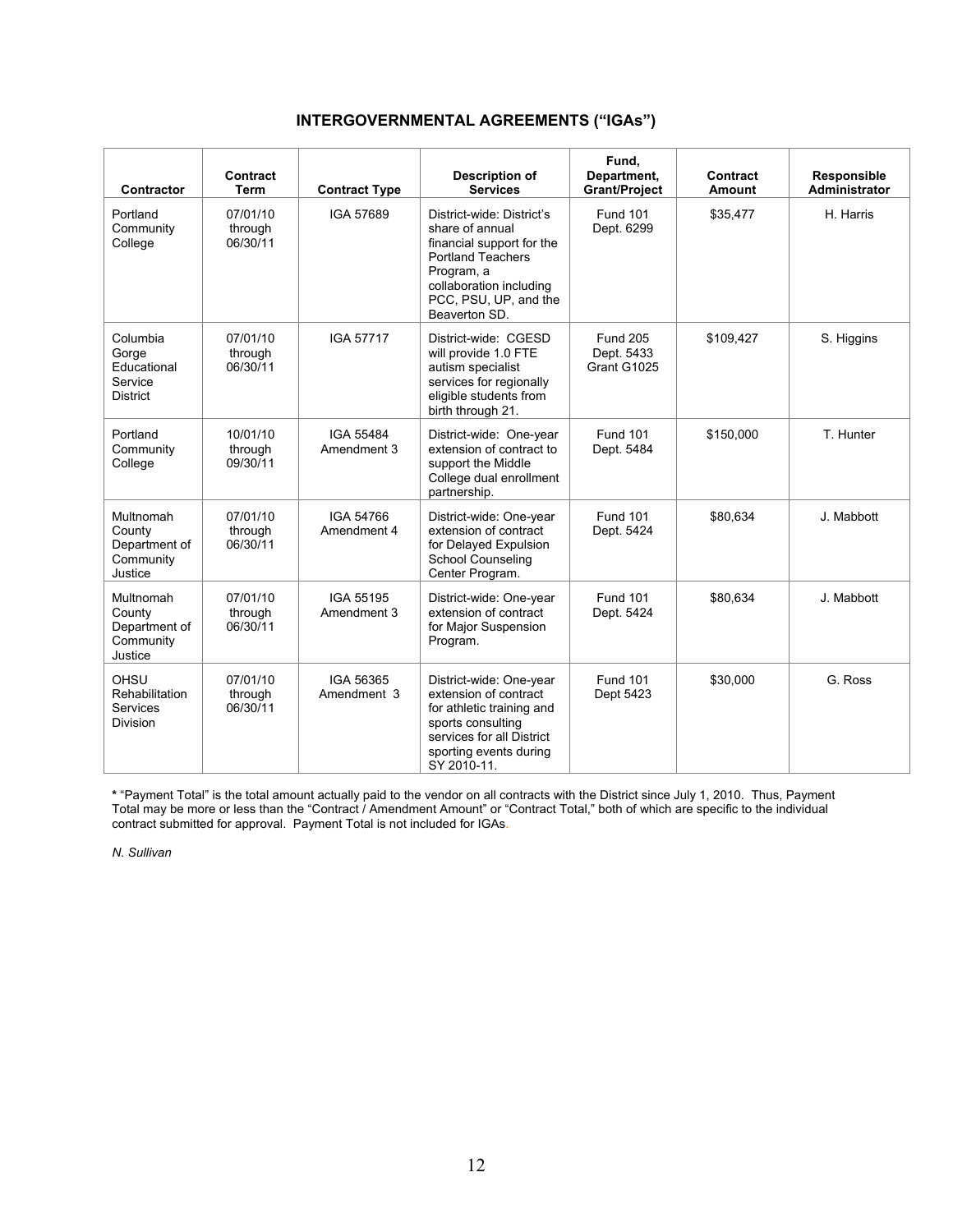#### Expenditure Contracts that Exceed \$25,000 Limit for Delegation of Authority Office of School Modernization Projects Fund

#### **RECITAL**

Board Policy 8.90.101-P, "Contracts," requires the Board of Education ("Board") enter into contracts and approve payment for products, materials, supplies, capital outlay, equipment, and services whenever the total amount reaches \$25,000 or more annually per contractor. Contracts meeting this criterion are listed below.

#### **RESOLUTION**

The Superintendent recommends that the Board approve these contracts. The Board accepts this recommendation and by this resolution authorizes the Deputy Clerk to enter and execute agreements in a form approved by General Counsel for the District.

| <b>Modular Classrooms 2010</b> |                                                                                                   |                                                              | <b>Total Budget: \$1,954,000</b>                                                                                                                                                                                     |                                                                         |  |
|--------------------------------|---------------------------------------------------------------------------------------------------|--------------------------------------------------------------|----------------------------------------------------------------------------------------------------------------------------------------------------------------------------------------------------------------------|-------------------------------------------------------------------------|--|
| Contractor                     | <b>Contract Terms</b>                                                                             | <b>Project Number(s)</b>                                     | Description of Contract / Amendment                                                                                                                                                                                  | <b>Previously Committed</b><br>Amount / This<br><b>Amendment Amount</b> |  |
| Heery International,<br>Inc.   | 05/12/10 through<br>02/28/11<br>Personal /<br>Professional<br>Services<br>PS 57433<br>Amendment 1 | C0406, C0407,<br>C0408, C0409,<br>C0410, C0411, and<br>C0412 | Astor K-8, Lee K-8, Llewellyn K-5,<br>Rieke K-5, Rigler K-8 and Sunnyside K-<br>8: Contract amended to allow for<br>reimbursable project management<br>expenses for new modular classroom<br>buildings installation. | \$32,922<br>\$1,000                                                     |  |
|                                |                                                                                                   |                                                              | <b>Project Budget OSM Funded</b><br><b>Project Budget Facilities Funded</b>                                                                                                                                          | \$1,354,000<br><u>\$600,000</u>                                         |  |
|                                |                                                                                                   |                                                              | <b>Total Project Budget</b>                                                                                                                                                                                          | \$1,954,000                                                             |  |
|                                |                                                                                                   |                                                              | <b>This Resolution Request</b>                                                                                                                                                                                       | 1,000                                                                   |  |
|                                |                                                                                                   |                                                              | <b>Previously Committed Amount</b>                                                                                                                                                                                   | \$1,436,143                                                             |  |
|                                |                                                                                                   |                                                              | <b>Remaining Budget</b>                                                                                                                                                                                              | 516,857<br>s.                                                           |  |

*CJ Sylvester / S. Schoening*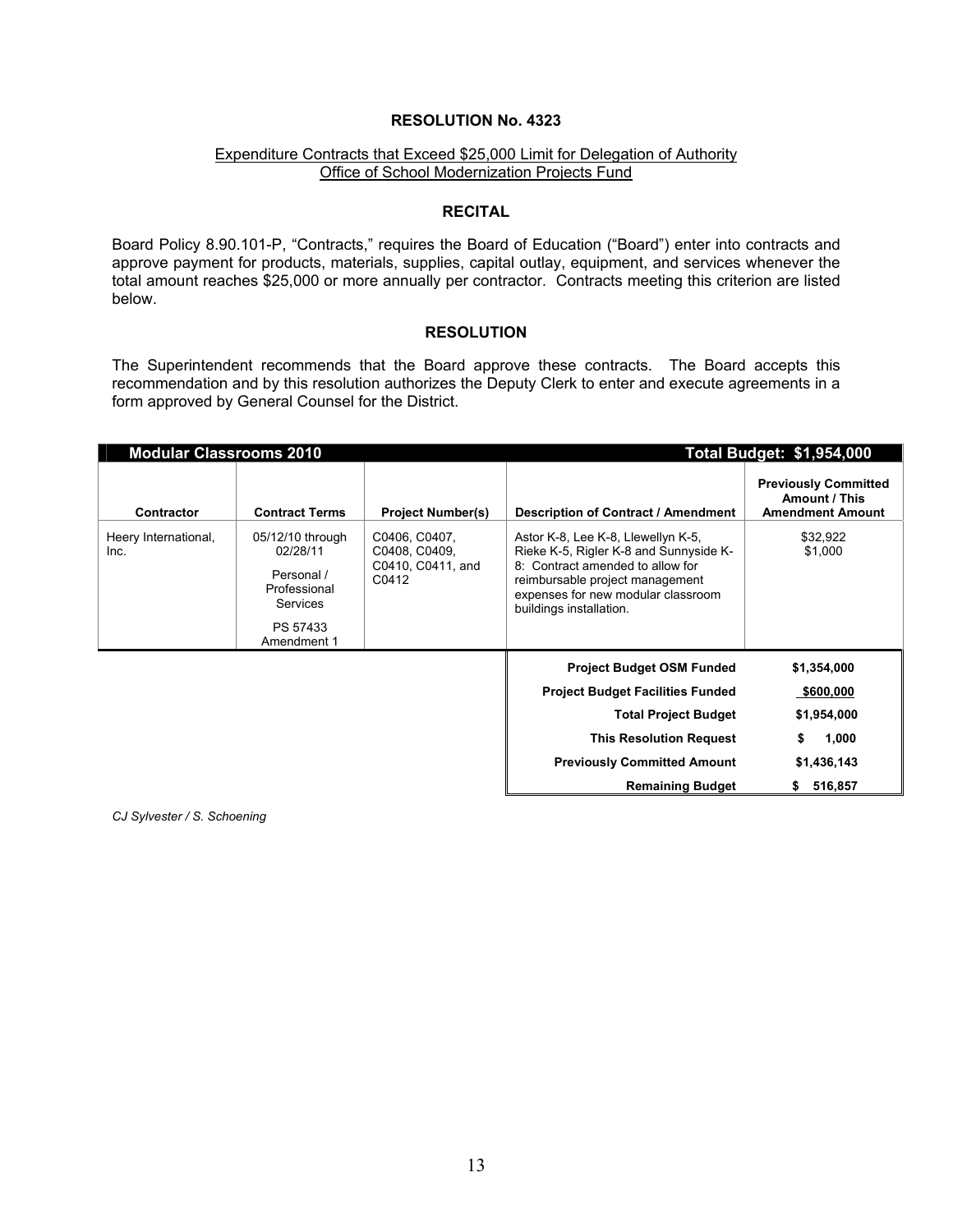# Other Matters Requiring Board Action

The Superintendent RECOMMENDS adoption of the following item:

Number 4324